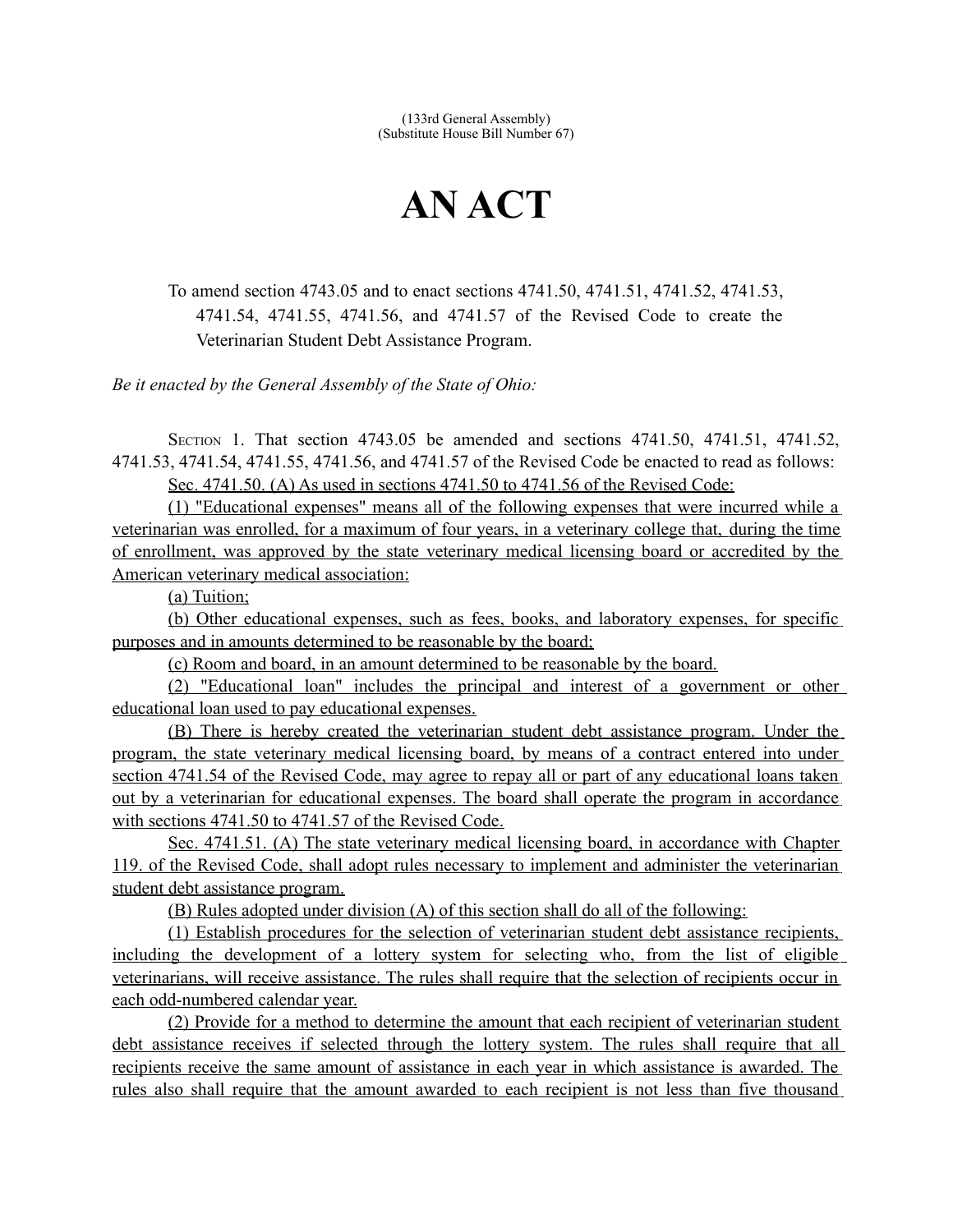dollars and not more than ten thousand dollars.

(3) Establish the types of charitable veterinarian services that qualify for application to and participation in the program, including, but not limited to, spay and neutering services. The rules shall require an applicant to complete charitable veterinarian services in service to a nonprofit organization, a humane society established under Chapter 1717. of the Revised Code, a law enforcement agency, or a state, local, or federal government entity. The rules also shall require each recipient of veterinarian student debt assistance to submit information to the board that details the charitable veterinarian services completed by the veterinarian.

(4) Establish the minimum amount of time that a veterinarian must have performed charitable veterinarian services to be eligible to apply to the program. The number of hours shall be not less than twelve.

(5) Establish the minimum period of time, not to exceed two years, that a veterinarian must agree to reside in this state under a contract entered into under section 4741.54 of the Revised Code;

 (6) Provide for the inclusion of information regarding the program on application forms for both an initial veterinary license and a renewal of a veterinary license;

(7) Establish any other procedures and requirements that the board determines is necessary to administer and implement the program.

 Sec. 4741.52. (A) A veterinarian who meets all of the following requirements is eligible to apply for participation in the veterinarian student debt assistance program:

(1) The veterinarian is a citizen of the United States, a national of the United States, or a permanent resident of the United States.

(2) The veterinarian is licensed under this chapter and has been engaged in the practice or instruction of veterinary medicine in this state for more than six months prior to submitting an application for veterinarian student debt assistance.

(3) The veterinarian has taken out an educational loan.

(4) The educational loan was used for educational expenses that were incurred while the veterinarian was enrolled in a veterinary college.

(5) The veterinarian has performed charitable veterinarian services in accordance with rules adopted under section 4741.51 of the Revised Code.

(6) The veterinarian is not a member of the state veterinary medical licensing board at the time the application is submitted under division (B) of this section.

 (7) The veterinarian is not under contract with the board under section 4741.54 of the Revised Code and has not been under contract with the board under that section within one year prior to submitting an application.

(B) A veterinarian shall submit an application for participation in the veterinarian student debt assistance program to the state veterinary medical licensing board on a form that the board prescribes. The veterinarian shall submit the following information with an application:

(1) The veterinarian's name, permanent address or address at which the veterinarian is currently residing if different from the permanent address, and telephone number;

(2) The veterinary college the veterinarian attended and the dates of attendance;

(3) A summary and verification of the educational expenses for which the veterinarian seeks reimbursement under the program;

2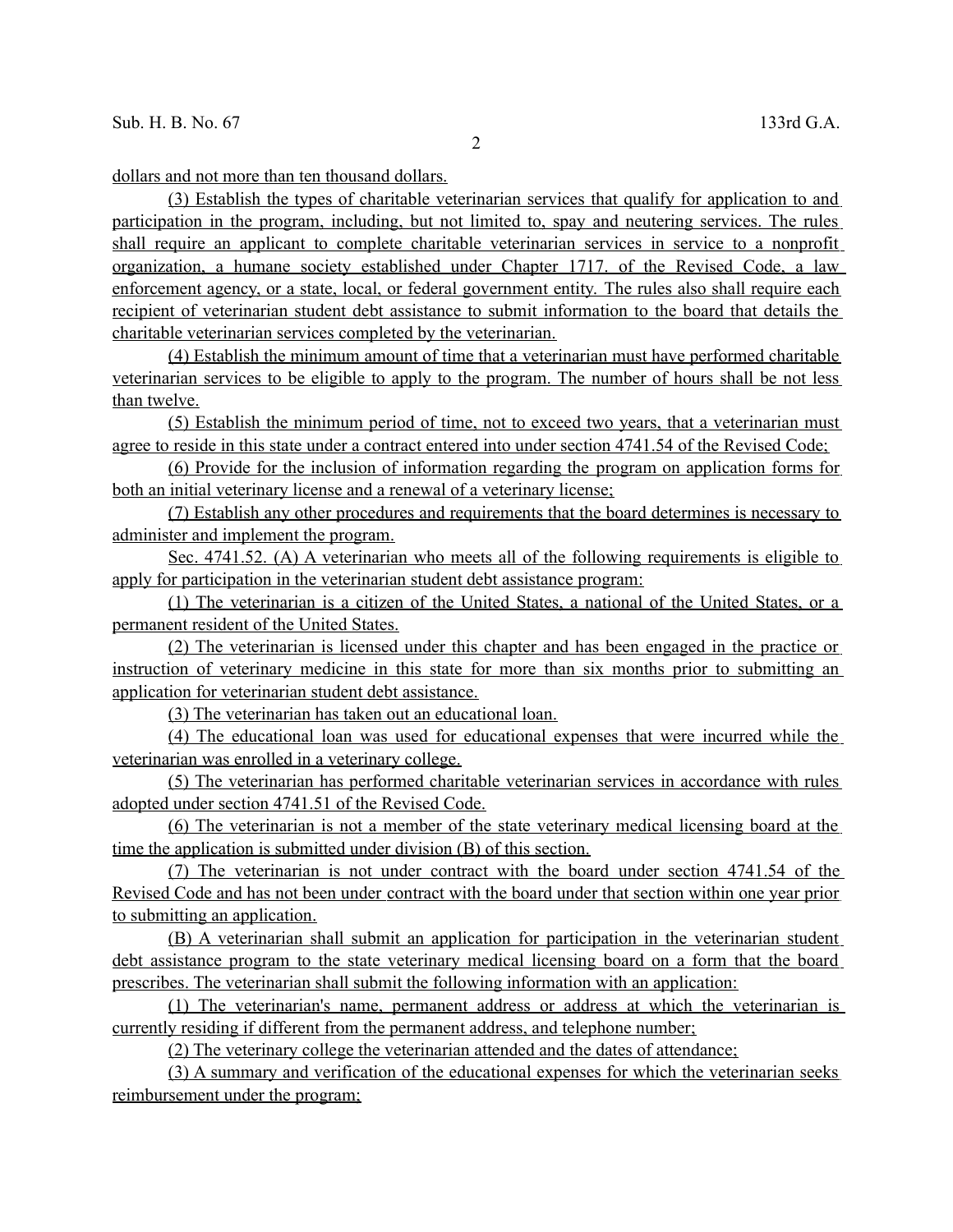3

(4) Verification of the veterinarian's authorization under this chapter to practice veterinary medicine;

(5) Verification that the veterinarian is a citizen of the United States, a national of the United States, or a permanent resident of the United States;

(6) A statement attesting that the veterinarian performed charitable veterinarian services in accordance with rules adopted under section 4741.51 of the Revised Code;

(7) Any other information the board determines is necessary and appropriate.

Sec. 4741.53. (A) If the veterinarian student debt assistance fund created in section 4741.56 of the Revised Code contains sufficient money and the general assembly has appropriated funds for the veterinarian student debt assistance program, the state veterinary medical licensing board may approve a veterinarian for participation in the program if the board finds that the veterinarian is eligible for participation in the program. By the first day of June of each odd-numbered calendar year, the board shall compile a list of all veterinarians who applied in accordance with section 4741.52 of the Revised Code.

(B) The state veterinary medical licensing board shall select eligible veterinarians to receive veterinarian student debt assistance in accordance with the lottery system established in rules adopted under section 4741.51 of the Revised Code.

(C) Upon selection of a veterinarian, the board shall notify and enter into discussions with the veterinarian. The object of the discussions is to determine if the veterinarian agrees to do both of the following:

(1) Perform charitable veterinarian services in this state in an amount and for a duration of time established in rules adopted under section 4741.51 of the Revised Code;

(2) Reside in this state for a minimum duration of time established in rules adopted under section 4741.51 of the Revised Code after the receipt of veterinarian student debt assistance.

If, after discussions, the veterinarian so agrees, the veterinarian shall prepare, sign, and deliver to the board a letter of intent stipulating the agreed to terms.

 (D) If the veterinarian does not prepare, sign, and deliver the letter of intent to the board within thirty days of receiving notice under division (C) of this section, the veterinarian forfeits their acceptance into the program and the board shall select another veterinarian for participation in the program.

 Sec. 4741.54. (A) After signing a letter of intent under section 4741.53 of the Revised Code, a veterinarian and the state veterinary medical licensing board may enter into a contract, for not more than two years, for the veterinarian's participation in the veterinary student debt assistance program. A lending institution also may be a party to the contract.

(B) The contract shall include all of the following obligations:

(1) The veterinarian agrees to perform charitable veterinarian services in this state in a manner and for a time and duration specified in the contract.

(2) The veterinarian agrees to continue to reside in this state for a duration of time specified in the contract.

(3) The board agrees to repay, so long as the veterinarian performs the obligations agreed to under divisions (B)(1) and (2) of this section, all or part of an educational loan taken by the veterinarian in an amount and under terms specified in the contract.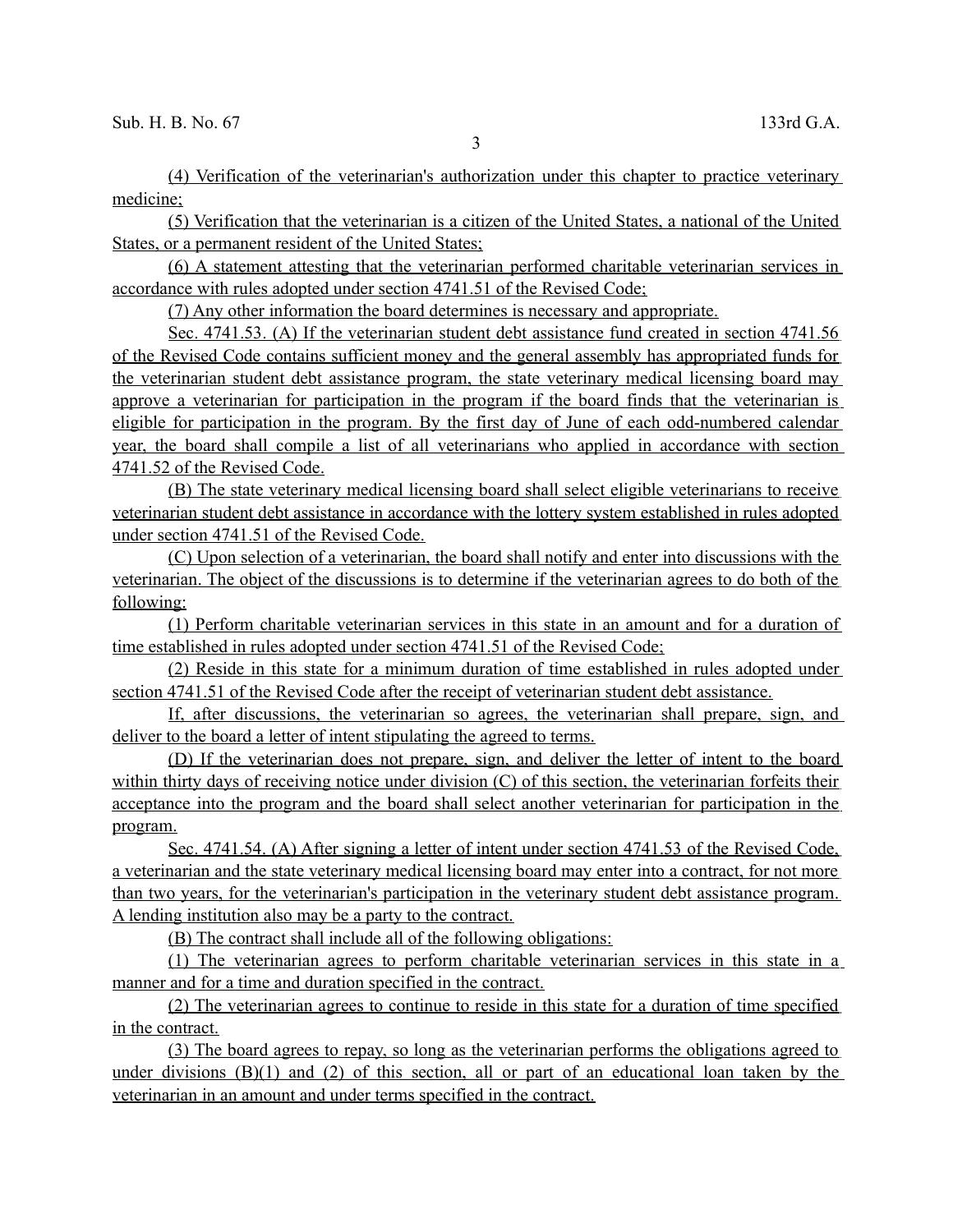(4) The veterinarian agrees to pay the board damages in an amount specified in the contract, up to the amount the board awarded the veterinarian, if the veterinarian fails to complete the obligations agreed to under divisions (B)(1) and (2) of this section.

 (5) An assignment to the board of the veterinarian's duty to pay the principal and interest of a government or other educational loan taken by the veterinarian for expenses described in section 4741.50 of the Revised Code;

(6) The terms of the assignment under division (B)(5) of this section, which shall set forth the total amount of principal and interest to be paid, an amortization schedule, and the amount of each payment to be made under the schedule.

(C) The contract may include any other terms agreed to by the parties.

(D) Not later than the thirty-first day of January each year, the board shall cause to be mailed to each veterinarian to whom or on whose behalf veterinary student debt assistance is provided a statement showing the amount of principal and interest repaid by the board in the preceding year pursuant to the contract. The board shall send the statement by ordinary mail with address correction and forwarding requested in the manner prescribed by the United States postal service.

(E) The board shall deposit money collected from damages under division (B)(4) of this section into the veterinary student debt assistance fund created in section 4741.56 of the Revised Code.

 Sec. 4741.55. The state veterinary medical licensing board shall submit a report to the governor and the general assembly describing the operations of the veterinarian student debt assistance program during the previous biennium. The board shall submit the report by the first day of September of each odd-numbered calendar year and shall include all of the following information in the report:

 (A) The total number of veterinarians who applied to participate in the program within the prior twenty-four months;

(B) The total amount of money awarded to program participants within the prior twenty-four months;

(C) The names of the participants who entered into a contract with the board in accordance with section 4741.54 of the Revised Code within the prior twenty-four months;

(D) Any other information the board determines to be pertinent.

Sec. 4741.56. (A) There is hereby created the veterinary student debt assistance fund in the state treasury to be used by the state veterinary medical licensing board for the implementation and administration of sections 4741.50 to 4741.57 of the Revised Code.

(B) The fund shall consist of all of the following:

(1) Money transferred into the fund from the occupational licensing and regulatory fund in accordance with section 4743.05 of the Revised Code;

(2) Money received from gifts, donations, and bequests;

(3) Damages collected from program participants who fail to fulfill their service obligations;

(4) Any other money contributed to the fund.

 Sec. 4741.57. On August 1, 2021, and every two years thereafter, the state veterinary medical licensing board shall certify to the director of budget and management the amount resulting from the following formula: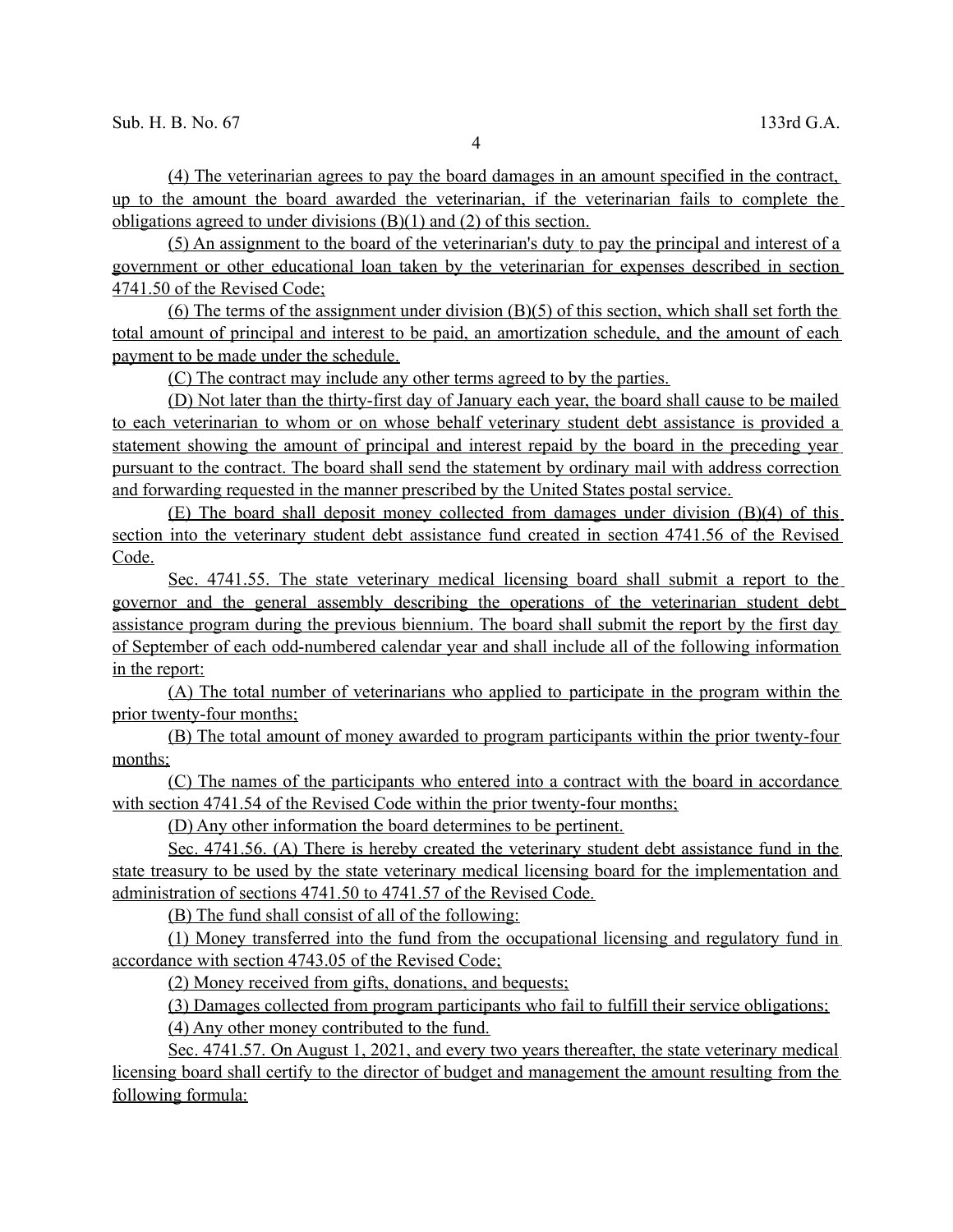$0.9 \text{ X }$  {(the board's total revenue credited to the occupational licensing and regulatory fund during the previous biennium) - [(the board's amount of actual expenditures

during the first fiscal year of the previous biennium)  $+$  (the amount appropriated to the

board during the second fiscal year of the previous biennium)]}.

Sec. 4743.05. (A) Except as otherwise provided in sections 4701.20, 4723.062, 4723.082, 4729.65, 4781.121, and 4781.28 of the Revised Code, all money collected under Chapters 3773., 4701., 4703., 4709., 4713., 4715., 4717., 4723., 4725., 4729., 4732., 4733., 4734., 4736., 4741., 4744., 4747., 4753., 4755., 4757., 4758., 4771., 4775., 4779., and 4781. of the Revised Code shall be paid into the state treasury to the credit of the occupational licensing and regulatory fund, which is hereby created for use in administering such chapters.

(B) At the end of each quarter, the director of budget and management shall transfer from the occupational licensing and regulatory fund to the nurse education assistance fund created in section 3333.28 of the Revised Code the amount certified to the director under division (B) of section 4723.08 of the Revised Code.

(C) At the end of each quarter, the director shall transfer from the occupational licensing and regulatory fund to the certified public accountant education assistance fund created in section 4701.26 of the Revised Code the amount certified to the director under division (H)(2) of section 4701.10 of the Revised Code.

(D) On August 30, 2021, and every two years thereafter, the director shall transfer from the occupational licensing and regulatory fund to the veterinary student debt assistance fund created in section 4741.56 of the Revised Code the amount certified to the director under section 4741.57 of the Revised Code.

SECTION 2. That existing section 4743.05 of the Revised Code is hereby repealed.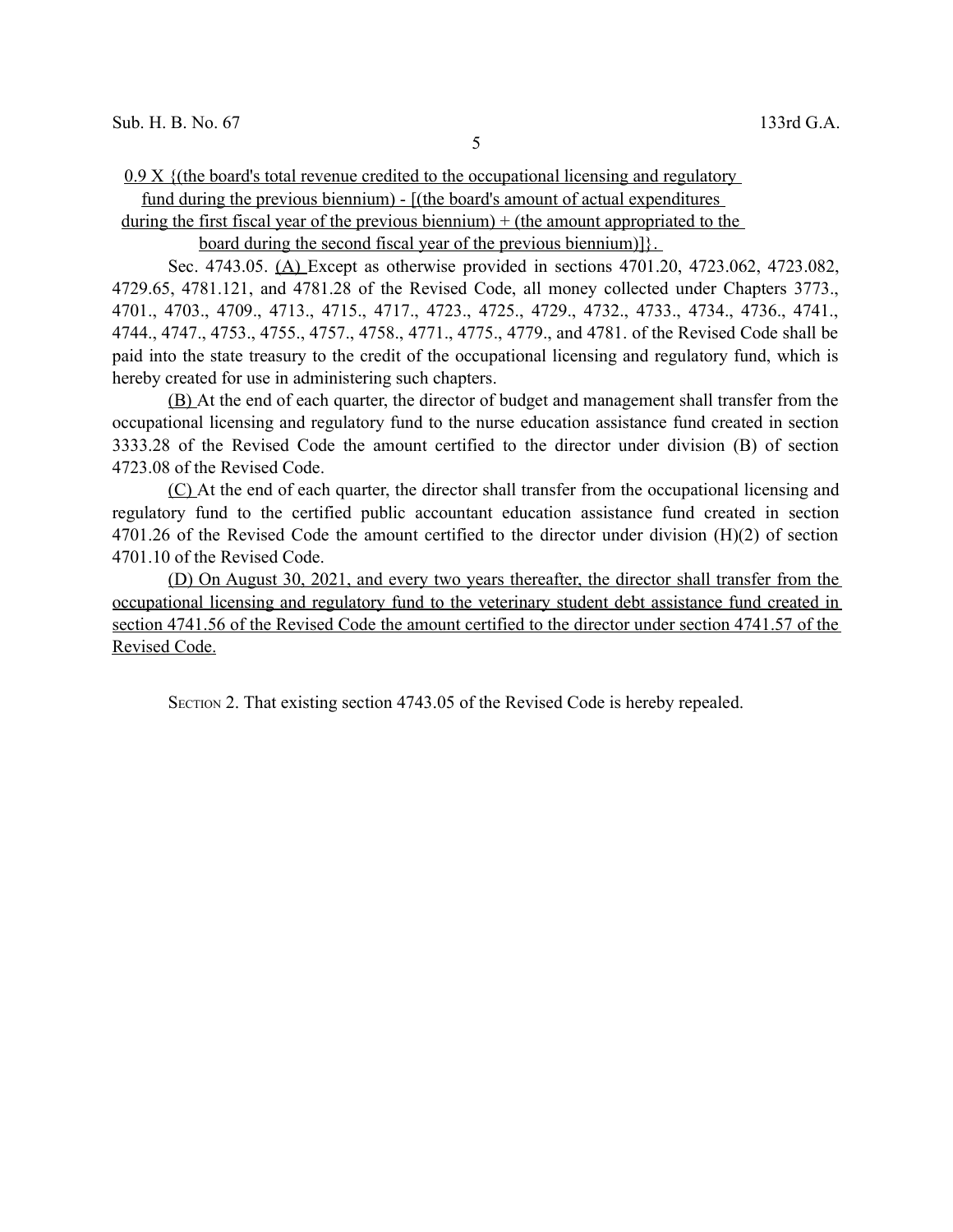Sub. H. B. No. 67 133rd G.A.

*Speaker \_\_\_\_\_\_\_\_\_\_\_\_\_\_\_\_\_\_\_ of the House of Representatives.*

6

*President \_\_\_\_\_\_\_\_\_\_\_\_\_\_\_\_\_\_\_ of the Senate.*

Passed \_\_\_\_\_\_\_\_\_\_\_\_\_\_\_\_\_\_\_\_\_\_\_\_, 20\_\_\_\_

Approved \_\_\_\_\_\_\_\_\_\_\_\_\_\_\_\_\_\_\_\_\_\_\_\_, 20\_\_\_\_

*Governor.*